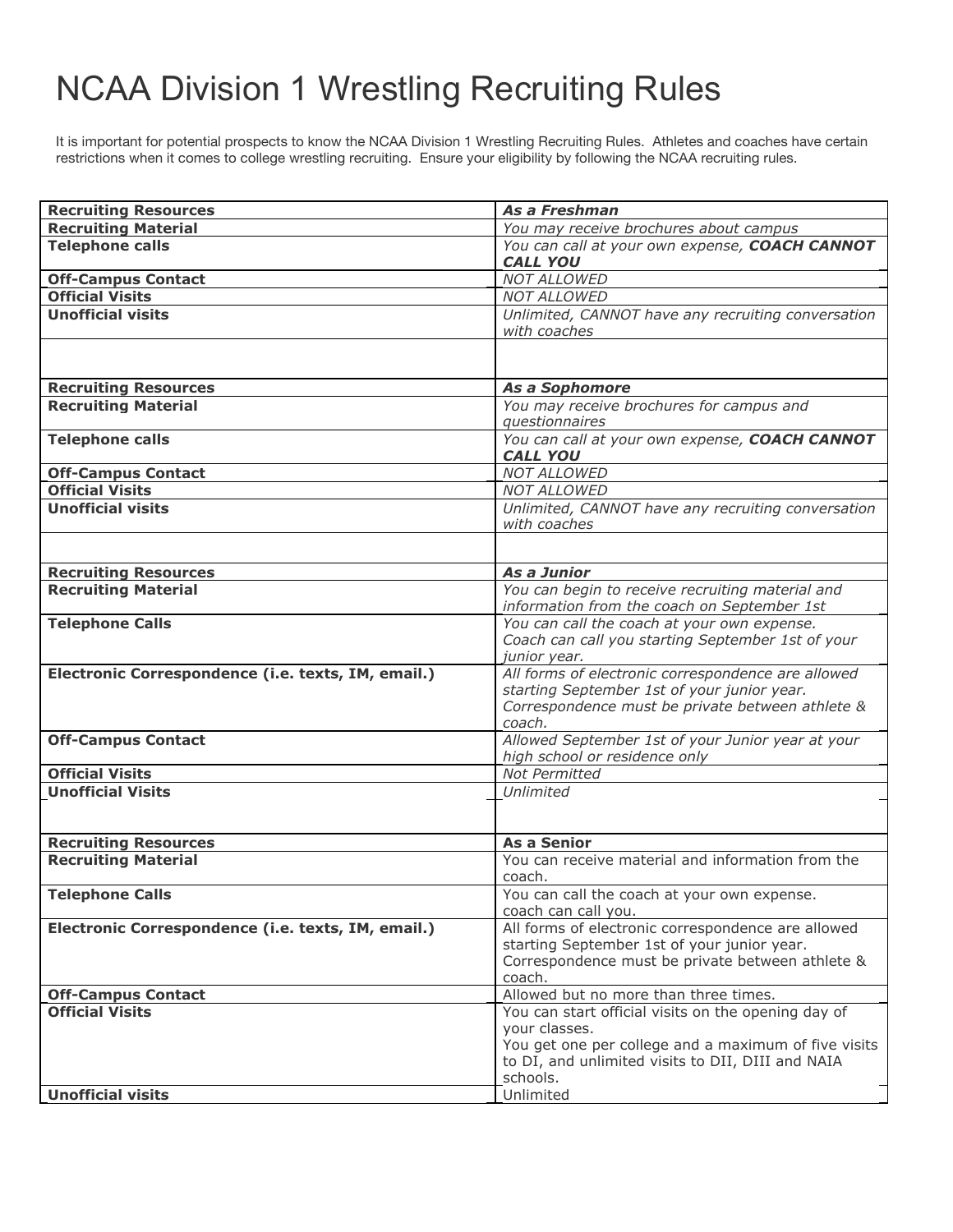## Other important information

- *As a freshman in high* school, take this first year to adjust to the learning process, focus on your grades as well as wrestling. Attend summer camps of colleges of interest.
- College coaches can evaluate and/or contact you no more than seven times during your senior year.
- During your senior year, a college coach cannot contact you more than three times.
- **Athletic Scholarships:** Earning a full-ride athletic scholarship is every high school athlete's dream. However, the challenge that most athletes face is trying to get to the point of receiving offers. There are several factors that athletes should consider when trying to get noticed. Here are some recruiting tips that will help you during the recruiting process:
	- **o** DI schools are allowed 9.9 scholarships per year per team.
	- o Look at all the available scholarships within the college and your specific field of study.
	- $\circ$  Look outside the college for association/club scholarships as well as various charity scholarship opportunities. Every year, many of these scholarships go unapplied. They might be small but there are several available and can add up quickly.

Most wrestlers think that to get into college all they must do is perform well on the mat. Performance is only a small fraction of the recruiting process. Sure, you must be a good athlete to wrestle in college; however, there are a lot of other items athletes must consider to land that coveted scholarship offer. Your very top priority is GRADES. Other things to consider: be of good character (NOT A CHARACTER), volunteer for community service, keep your social media clean, be conscientious of your lifestyle and habits and stay out of trouble. There are thousands of wrestlers competing for scholarships and roster spots. Your work ethic will be your best quality.

**● Wrestler Marketing:** Student-athletes/wrestlers need to proactively market their ability and future growth plans in order be seen by college coaches at any level. All athletes should have tangible growth progressions to be able to show coaches at all levels. Document your achievements. Be confident but not cocky. Have a realistic targets and goals plan for your college wrestling days. Do not overlook the different divisions within college wrestling. You may think that the big school is the ideal program for you; but in reality, you may be a better fit or have more success in another division/conference. Be open minded and flexible. Do not get caught up in trying to build yourself as a "brand." Work hard at the important things: making good grades, being a good leader and being a better wrestler.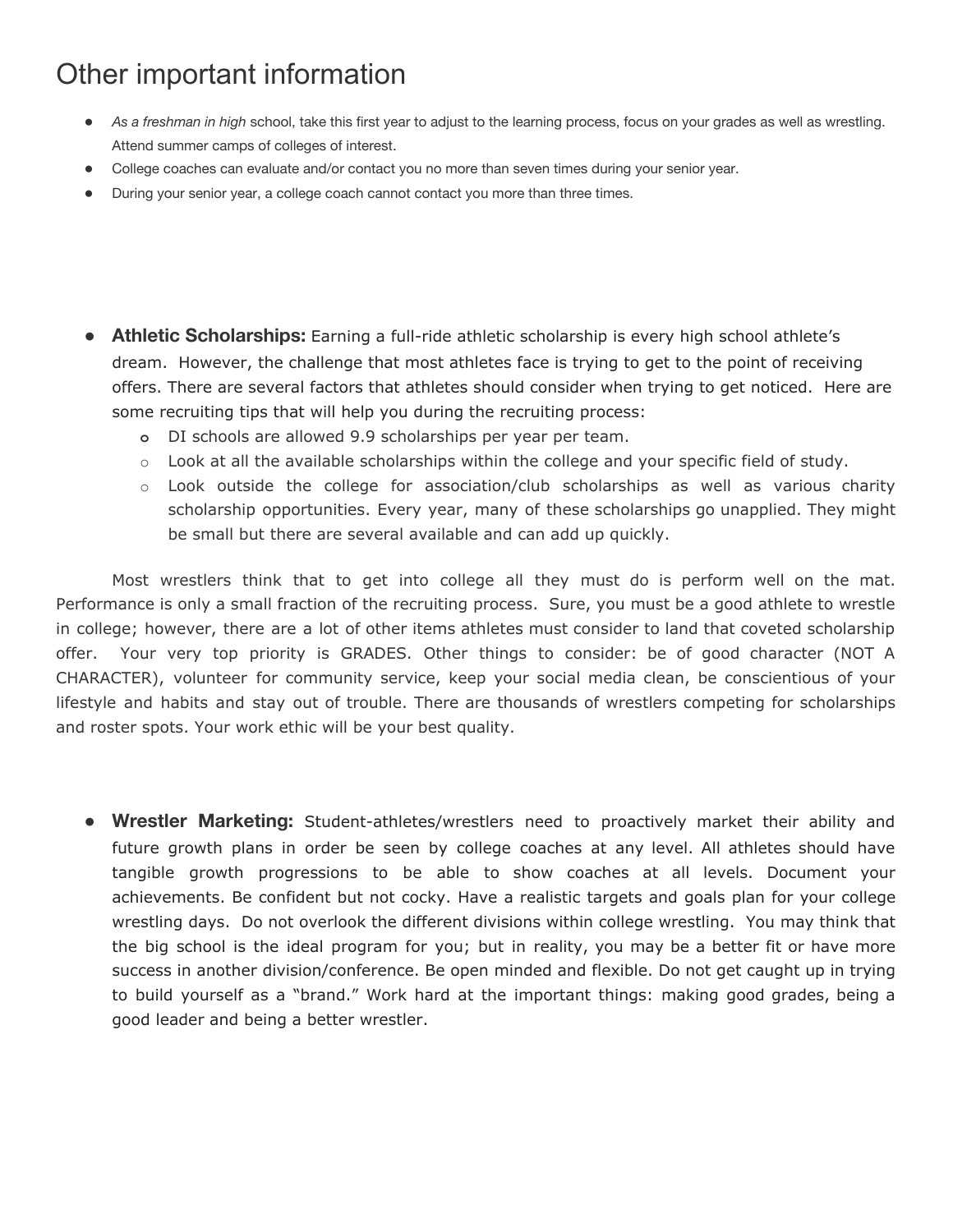**Social Media:** Social media is an important topic in college recruiting and one that student-athletes and parents must know about. Yes, it is true there have been many cases of athletes/wrestlers losing not only their scholarships but even roster spots over social media. Parents and athletes should pay very close attention to ALL posts, likes, comments, pictures, etc. Watch the items that are posted about you as well. (If your name is in it, on it, or about it, you need to control it and make it positive.) There are pros and cons to using social media with college recruiting. A blocked or secured account isn't always as secure as you may think. Rule of thumb, IF you need to block/lock/secure your accounts so people can't see them, you probably shouldn't have them. Colleges are going to monitor your actions within the social media world.

#### **Official/ Unofficial Visits, Verbal Offers, Walk-on, Preferred Walk-on, National Letter of Intent**

As a high school student-athlete looking for a college scholarship you must be aware of official and unofficial vsits to college campuses, as well as what it means to walk-on and what is entailed with a National Letter of Intent. It is important as you become a college prospect that you take visits to see what each college has to offer. Things you can check out on your visit are the athletic facilities, the layout of the campus, the atmosphere of the school on game day and meeting the coaching staff.

- **● Official Visit:** If you are taking official visits to colleges, you are on a coach's recruiting list. This is a great sign if you are the recruit. What are official visits? What should you expect on your visit?
	- o Any visit to a college that is fully or partially funded by the university is considered an official visit. You and your parents/legal guardians will have your transportation to and from the college paid for. Also paid for by the college, will be your room, meals (three per day), and entertainment expenses. You may receive up to three free passes to that colleges home football game the weekend you are in town. Typically, before you take a visit, you must send your transcripts to the college (Division I) as well as SAT or ACT score and register with the eligibility center. The college must be the one to invite you on an official visit. There are ways as a recruit to figure out if the coaching staff is interested in offering you a visit. The easiest way is to email or call the coaching staff and express your interest in their program. If you are getting offers to visit schools on official visits, then that school is probably interested in you as a possible recruit. This is when you need to sell yourself as a student-athlete/wrestler.
		- ✓ You can start taking official visits opening day of classes your senior year.
		- ✓ You are allowed only one official visit per college and no more than five official visits to division I schools.
		- ✓ For division II and III schools, you can take one official visit per college.
		- ✓ Your official visits can't exceed 48 hours starting when the recruit arrives on campus.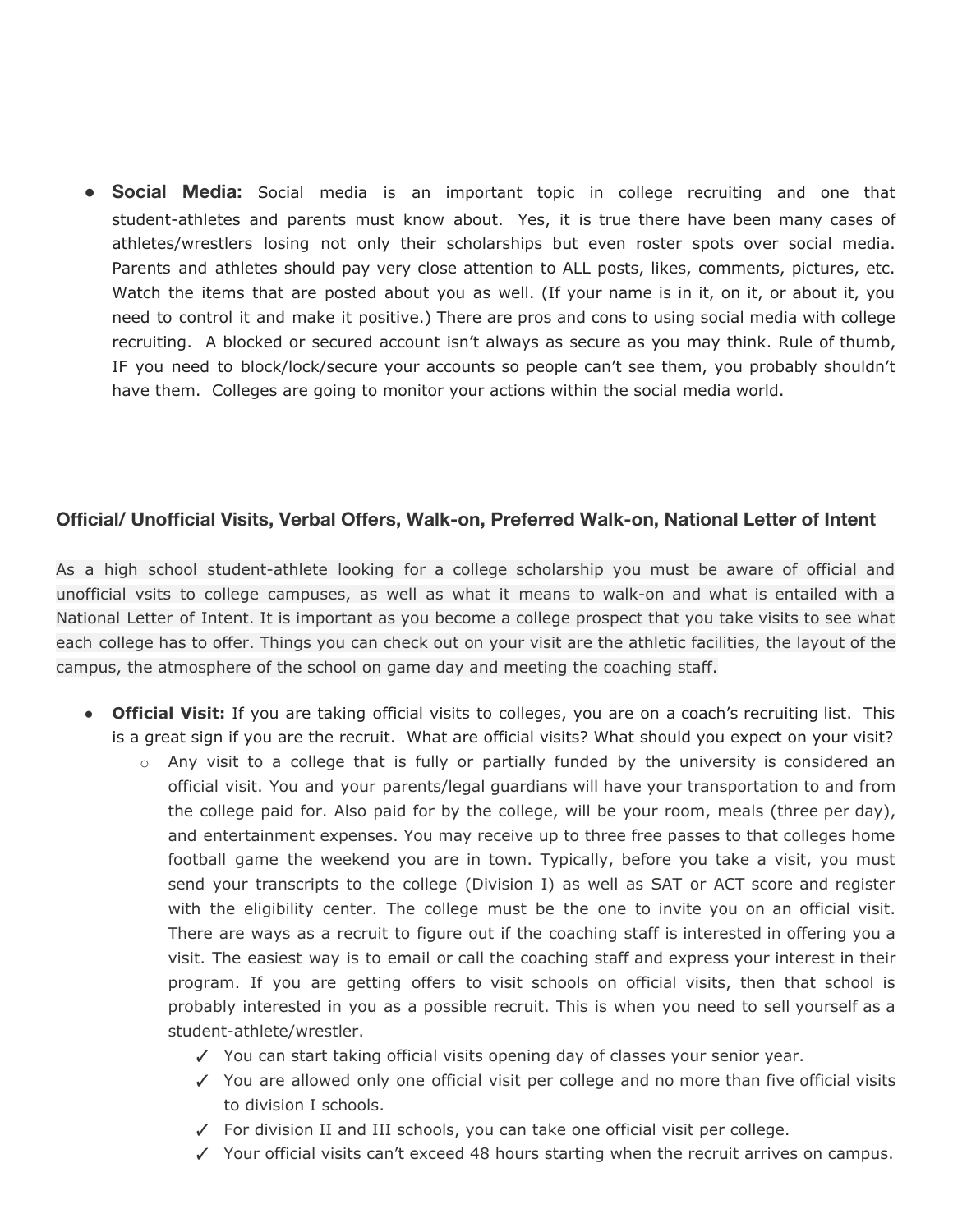- ✓ Test score, high school transcript and NCAA eligibility center verification are required before your visit.
- **● Unofficial Visit:** Unofficial visits are a great opportunity to learn more about schools you are wanting to possibly attend. Recruits should take unofficial visits throughout high school. How can recruits use an unofficial visit to their recruiting advantage?
	- **o** Anytime you and or your parents/legal guardians visit a college campus that is funded by you, it is an unofficial visit. *You may take as many unofficial visits as you would like***.** During dead periods, you cannot speak to any of the coaches while visiting the campus. Three free tickets to a home game is the only thing a coach can give you during an unofficial visit. You can start taking unofficial visits your sophomore year. If a coach is interested in you, then they'll likely invite you to visit their campus. This is a good opportunity for you to see what the college is all about. Unofficial visits can get expensive since they are funded by you and not the college. It is a good idea to map out a few colleges along the way to visit to keep the cost down.
- **● Verbal Offer:** A verbal offer is a commitment to a school before the student-athlete signs a National Letter of Intent. The commitment is NOT binding on either the high school athlete or the college. What does that mean?
	- **o** Verbal offers have become very popular, as media is starting to cover high school athletes/wrestlers' commitments closely. A verbal offer is a commitment to a school before the student-athlete/wrestler signs a National Letter of Intent. The commitment is NOT binding on either the high school athlete/wrestler or the college. Only the signing of the National Letter of Intent accompanied with financial aid agreements is binding on both parties. Usually offers are made during or after a visit, (could be official or unofficial visit). It is very exciting to receive an offer to attend college as a student-athlete/wrestler. It is also smart to take some time to talk things over with your family. If a college coach wants you bad enough, they'll be a little willing to let you take some time to think things over. However, be time sensitive. Coaches are looking at a lot of student-athletes/wrestlers and are looking to fill rosters.
- **● Walk-on:** Walking-on to wrestle is very common. Athletes/wrestlers may have the opportunity to walk-on and it be a better option than wrestling at a school that isn't a good fit. What does it mean to be a college walk-on?
	- **o** Not every student-athlete/wrestler is going to be awarded an athletic scholarship, and in some cases, athletes/wrestlers decide to turn down a scholarship to a smaller school to walk-on at a bigger university (that is your own financial decision to make.) Making the team as a walk-on can be difficult, but if you are successful then there may be opportunities for you to earn scholarship money or financial aid down the road. If you make the team as a walk-on, you won't earn any scholarship money in your first year (unless you are getting academic scholarship money through the college or elsewhere). Not every high school wrestler gets invited to colleges on official visits; therefore, it's imperative to take unofficial visits to schools and build relationships with coaches. This will make it easier on you to make the team as a walk-on. Coaches invite recruits to walk-on all the time, but just getting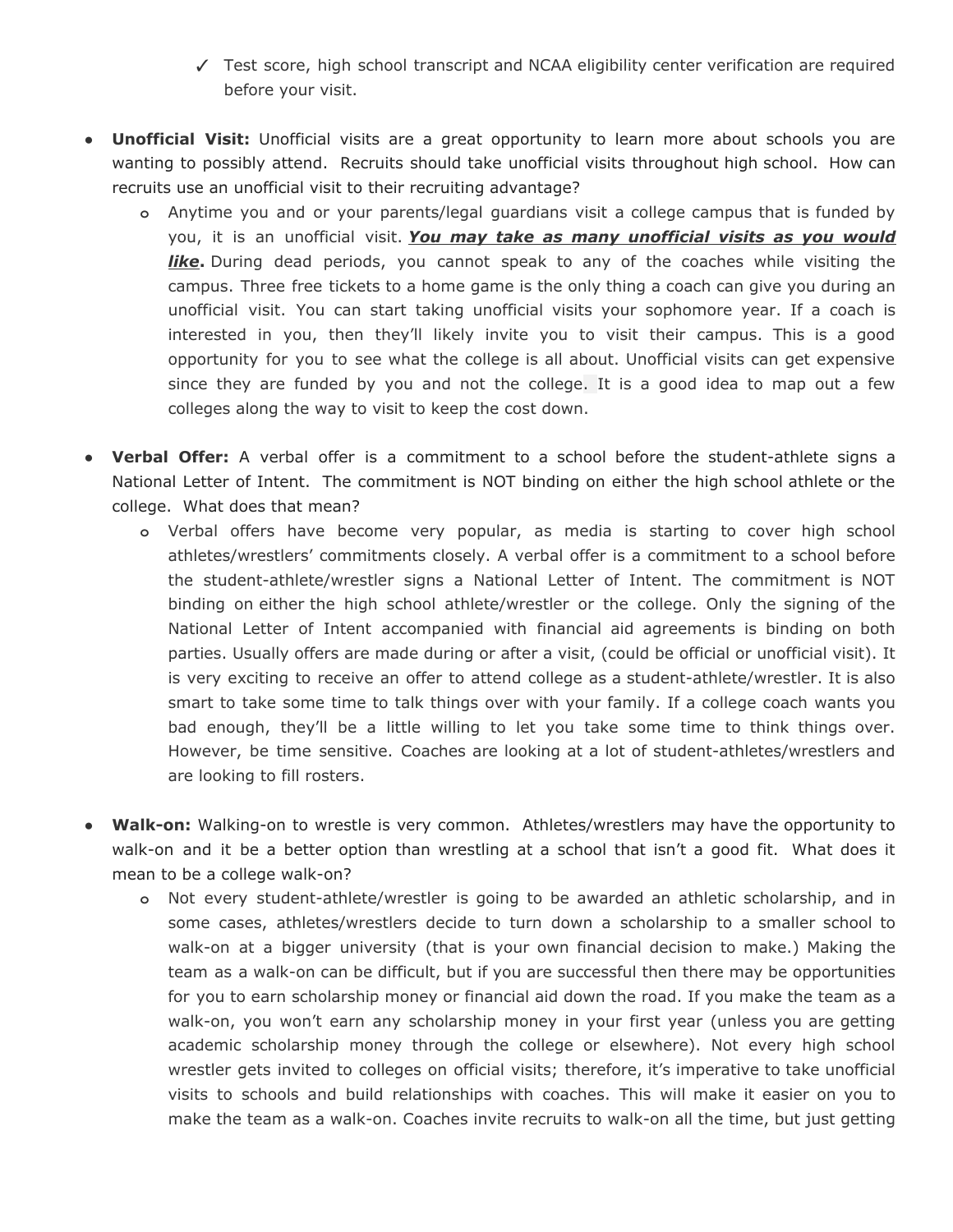the invite doesn't guarantee you'll make the roster. A walk-on may still need to make the team.

**● Preferred Walk-on:** Preferred walk-on is a term that is being used much more by college coaching staffs. A preferred walk-on is typically someone that is recruited by a college coach but not offered athletic scholarship money. Preferred walk-ons typically have a lot of communication with the coaching staff and are usually offered a roster spot, which is the main difference between a walk-on and a preferred walk-on.

#### **Questions you should be asking about walk-ons;**

- 1. Am I a preferred or recruited walk-on? (ask this because there is a big difference)
- 2. How many athletes are you inviting this year to walk-on?
- 3. How many walk-ons do you plan on taking this year?
- 4. Do walk-ons ever have a chance to make the starting lineup? (Don't be cocky but do be direct and ask the questions. Coaches want to know where you see yourself fitting in.)
- 5. Is there a guarantee that I will earn a roster spot?
- 6. Can I potentially earn a scholarship in the future? (If they say yes, try to get it in writing. Having this in writing is good, but it still lacks the binding nature of an NLI – it's just the coach's word.)
- 7. Will I have access to the academic support systems available for scholarship athletes, such as tutors, preferential course registration, etc.?
- 8. Will I receive the same equipment, clothing and access to the training table as scholarship athletes?
- 9. Is there anything else that I need to know about being a walk-on versus being a scholarship athlete?
- **National Letter of Intent (NLI);** By signing a National Letter of Intent, a prospective student-athlete agrees to attend the designated college or university. The National Letter of Intent has many advantages to both prospective student-athletes and participating educational institutions. Find out what they are.
	- $\circ$  By signing a National Letter of Intent, a prospective student-athlete agrees to attend the designated college or university for one academic year. In exchange, that institution agrees to provide athletics financial aid to the student-athlete, provided he/she is admitted to the institution and is eligible for financial aid under NCAA rules.

The National Letter of Intent has many advantages to both prospective student-athletes and participating educational institutions: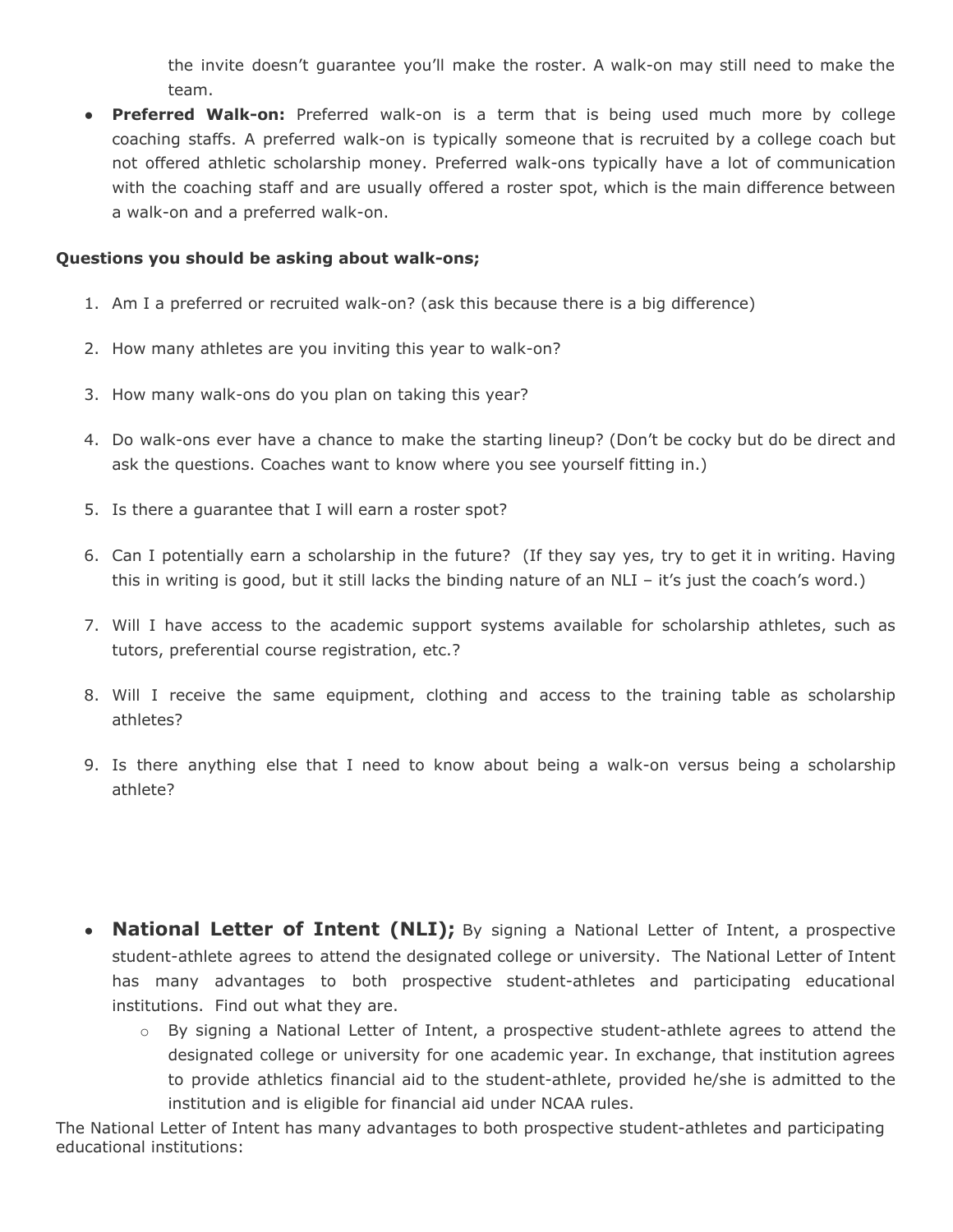- ✓ Once a National Letter of Intent is signed, prospective student-athletes are no longer subject to further recruiting contacts and calls.
- ✓ Student-athletes are assured of an athletic scholarship for a minimum of one full academic year.
- ✓ By emphasizing a commitment to an educational institution, not particular coaches or teams, the program focuses on a prospective student-athlete's educational objectives.

### **FAQ'S About NLI**

- 1. Are you required to sign a National Letter of Intent?
- *ANSWER: No. You are not required but many student-athletes sign because it gives them certainty in the recruiting process. They are legally committed to a university for one academic year, and they no longer have to worry about getting a scholarship.*
	- *2.* Do I need to sign a NLI each year?
- *Answer: No. However, under NCAA rules you must be notified annually regarding whether your athletics aid has been renewed.*
	- 3. When Can I sign my NLI?
- Answer: You can sign your National Letter of Intent during the designated signing period only. If you sign *outside the NLI signing period, the NLI shall be considered invalid.*
	- 4. What makes my NLI valid?
- *Answer: A valid NLI must be accompanied by an athletics financial aid agreement (aid from an athletics source). The NLI must include the NCAA ID. The NCAA ID will be available to the prospective student-athlete once registered with the NCAA Eligibility Center and will be available to the institution once the prospective student-athlete is placed on the Institutional Request List (IRL). All junior college prospective student-athletes must also have an NCAA ID included on the NLI.*
	- 5. How is my NLI declared null and void?

*Answer: Denied admission.*

- ✓ *Does not meet NCAA, institutional or conference eligibility requirements.*
- ✓ *One-Year Absence.*
	- *o – Signee does not enroll (two-year or four-year institution) for at least one academic year and the scholarship (in its same amount) is no longer available. Also applies to a signee who serves in the U.S. Armed Forces or church mission for one year. NLI remains binding if the scholarship (in its same amount) is available.*

✓ *Discontinued Sport.*

- *o – Sport is no longer offered, includes student-athletes who are already enrolled.*
- 6. Do I need a Parent or Legal Guardian to also sign the NLI?
- Answer: Yes. If you are under the age of 21 then you must have a legal guardian or parent sign the NLI for it to be valid. If your parent or legal guardian is not available (e.g. incarcerated, death) you can *have another individual sign your NLI. That person must be pre-approved by the NLI Office before you and they sign the NLI.*
	- 7. What if the head coach or the coach that recruited me leaves? Is the NLI still valid?

Answer: Yes. When you sign an NLI, you sign with an institution and not with a coach or team.

8. What is the penalty for backing out of NLI?

Answer: If you sign an NLI with an institution and want a release to go somewhere else you must face a *penalty if the initial institution doesn't grant you a complete release. The NLI basic penalty is that* you lose one year of competition in all sports and must serve one year in residence at your next *NLI institution.*